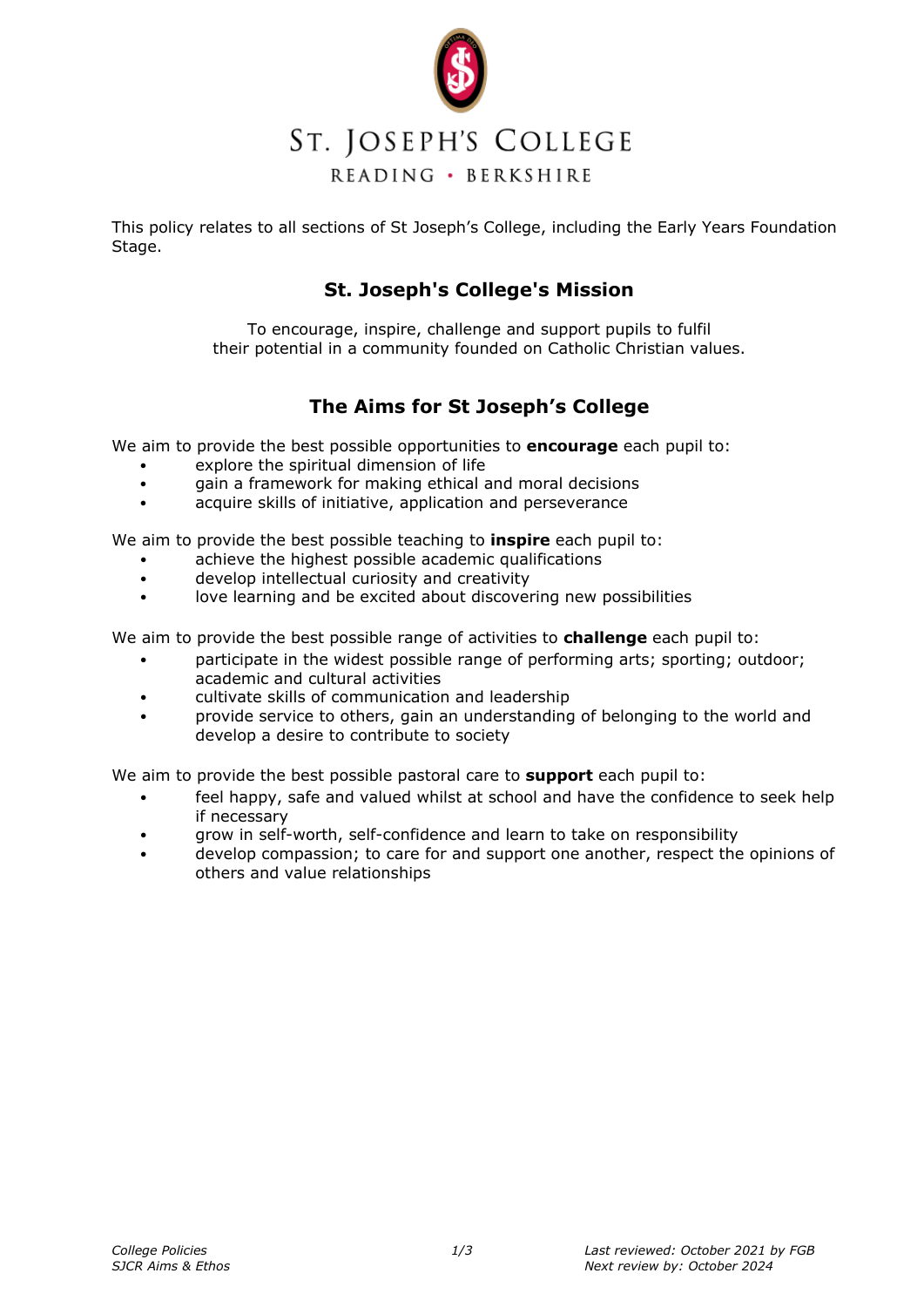

## ST. JOSEPH'S COLLEGE READING · BERKSHIRE

#### **Ethos**

This College seeks to provide, within its structure, an experience of Christian community. In such an atmosphere, maximum learning can take place and young people will be helped to develop their full potential academically, physically, emotionally and spiritually. By enabling them to experience what it is to live in a caring community, it is hoped that all pupils will go on to become creators of a more just and peaceful society in the future.

**St Joseph's is a community of people, united in serving the needs of its pupils. A highly professional and caring staff offers a broad, balanced and relevant curriculum to all pupils which prepares them for academic achievement and sees each pupil as an individual with their own strengths and aspirations.**

#### **Religious Belief and Practice**

St Joseph's is a Catholic school. Pupils of other faiths and denominations are welcomed and encouraged to make an active contribution to the spiritual life of the School. Pupils are educated in an atmosphere where Christian values and standards are recognised and established. Collective Worship is held regularly and parents are always welcome at the College's major liturgical events including the Christmas and Easter celebrations.